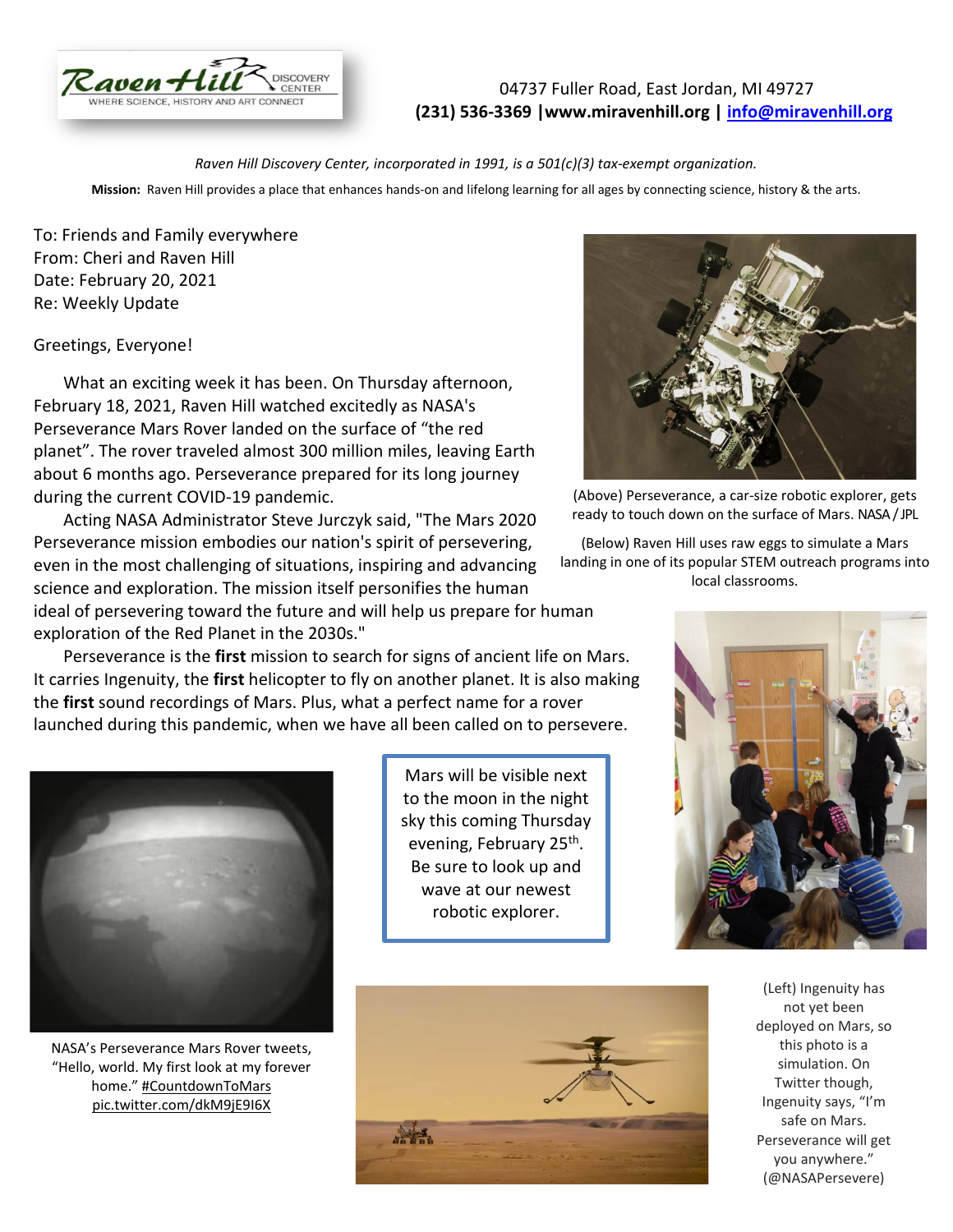Also, be sure to give a "shout out" to your favorite local engineers. Next week, February 21-27, is **National Engineers Week**. Engineers Week, or **E-week** for short, is a time to celebrate how engineers (and all scientists) make a difference in our world.

 **STEM (S**cience, **T**echnology, **E**ngineering, **M**athematics) activities have been a large part of Raven Hill on-campus and outreach programs from the very beginning. Since 1993, the Center has collaborated with Charlevoix-Emmet Intermediate School District to offer **Science/Math Career Expos**, hands-on career explorations for middle school students. Science and math presenters work hard to make their careers come alive for students. The diversity of careers is impressive and includes engineering, water quality, archeology, medical technology, alternative energy, fisheries and forensics, to name a few.



Engineering a bridge that can span a distance and actually support weight is one of the hands-on challenges that career expo participants experience. Meanwhile, presenters share highlights of their career, potential salaries and recommend high school and college classes.

 In 2003, the Michigan Women's Foundation funded a program at the Center called **Work SMART** (**S**cience **M**athematics **A**nd **R**elated **T**echnologies). Middle school girls explored home construction careers. They created four



As part of the **Work SMART** program, the girls practiced construction skills. They framed in a window, tiled a wall, plus wired and plumbed the inside & outside of a "house".

displays showing how electricity, plumbing, masonry and carpentry are used inside and outside a house AND what is found within the walls. The houseinfrastructure boxes will be on display here during the Smithsonian *Labor Days: History of Work* exhibit this coming August and September.

 In 2016, Raven Hill was the only site in Michigan to host a **NASA in Your Neighborhood** event. Over 355 guests enjoyed hands-on NASA activities and

our "signature" Eggdrop experience. Visitors were invited to package a raw egg to represent delicate instruments. Pilot Leon Jarema volunteered his services and released the packages from 1000 feet up in the air to simulate NASA landing its equipment on the moon or Mars. The Eggdrop is always a popular **STEM** event at Raven Hill Discovery Center. This current school year, teachers can book

a **STEM Plus** outreach program that combines STEM and Language Arts skills **outdoors**. Thank you, Charlevoix County & Petoskey-Harbor Springs Area Community Foundations for funding this program. Call Cheri at 231.675.6025 or email [info@miravenhill.org](mailto:info@miravenhill.org) to schedule a date & time.



(Above left) The plane flies over to test the wind direction, before dropping its cargo of 54 Eggdrop packages. (Above right) Ben Doran smiles at his successful egg drop.

PS Following is a Smithsonian Activity for **National Engineers Week**. Try it with your class or family!<br> **Cheri** 

 It has been a long time since the pandemic began and sometimes the progress toward "back to normal" seems slow, but we need to be persistent, until we know



Raven Hill's **STEM To Go** program allows elementary students to role play different engineering careers, including chemical, aeronautical, mechanical, civil, environmental, electrical and materials engineers.

for sure that this pandemic is truly under control. Author and speaker, Josh Shipp says this, "perseverance is stubbornness with a purpose." So, be purposeful and persistent in your actions. Even after you get your vaccine, continue to wash your hands often, wear your masks, socially distance and stay

> away from crowds. Continue to purposely persevere during this pandemic. Take care and stay safe.

Hugs from a distance,